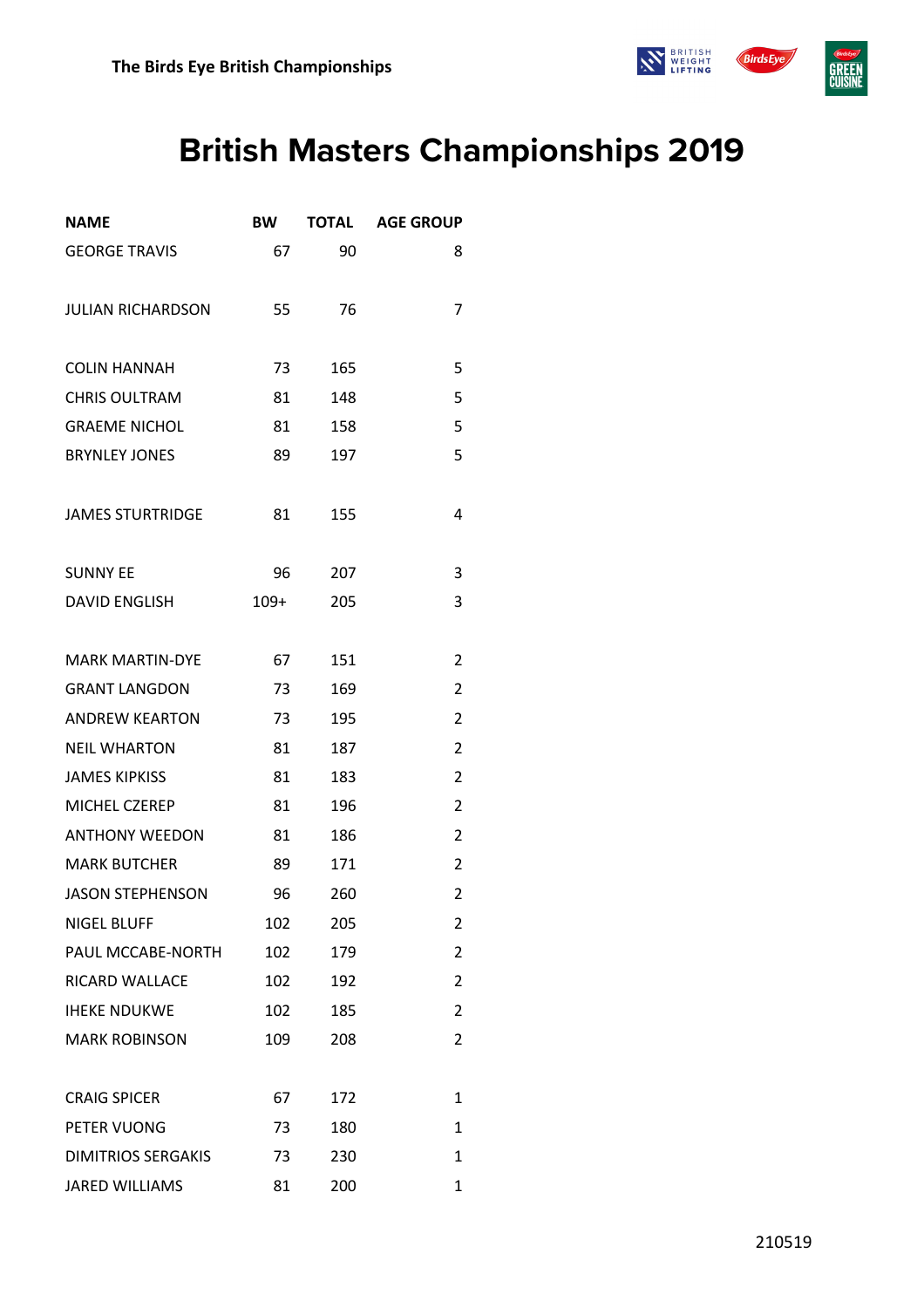## **The Birds Eye British Championships**





| 81   | 180 | 1            |
|------|-----|--------------|
| 81   | 199 | 1            |
| 89   | 193 | 1            |
| 89   | 188 | $\mathbf{1}$ |
| 89   | 200 | $\mathbf{1}$ |
| 89   | 191 | $\mathbf{1}$ |
| 89   | 210 | 1            |
| 89   | 207 | 1            |
| 89   | 265 | 1            |
| 96   | 185 | 1            |
| 96   | 198 | 1            |
| 102  | 243 | 1            |
| 109+ | 255 | 1            |
|      |     |              |

| <b>NAME</b>              | <b>BW</b> | <b>TOTAL</b> | <b>AGE GROUP</b> |
|--------------------------|-----------|--------------|------------------|
| <b>SUE RENWICK</b>       | 64        | 78           | 5                |
| <b>TRISHA FORBES</b>     | 71        | 75           | 5                |
|                          |           |              |                  |
| <b>VANESSA REED</b>      | 59        | 78           | 4                |
| <b>PAM MCVITIE</b>       | 64        | 106          | 4                |
| <b>KAYE BUNYAN</b>       | 64        | 84           | 4                |
| <b>SHARON O'REILLY</b>   | 64        | 90           | 4                |
| <b>JOANNE HOWE</b>       | 64        | 114          | 4                |
| <b>AUDREY KEATING</b>    | 71        | 115          | 4                |
|                          |           |              |                  |
| <b>CHERYL CROSBIE</b>    | 49        | 49           | 3                |
| <b>PAULA PHILLIPS</b>    | 64        | 107          | 3                |
| <b>JADE FOLLOWS</b>      | 64        | 100          | 3                |
| YVONNE SPENCE            | 64        | 103          | 3                |
| <b>VICTORIA WILLIAMS</b> | 71        | 103          | 3                |
| <b>MARIE ROOS</b>        | 71        | 85           | 3                |
| <b>ZOE BERRY</b>         | $87+$     | 104          | 3                |
|                          |           |              |                  |
| <b>HELEN QUALTERS</b>    | 55        | 110          | 2                |
| <b>SEEMA ROBINS</b>      | 55        | 96           | 2                |
| <b>KATIE CHIDSEY</b>     | 59        | 109          | 2                |